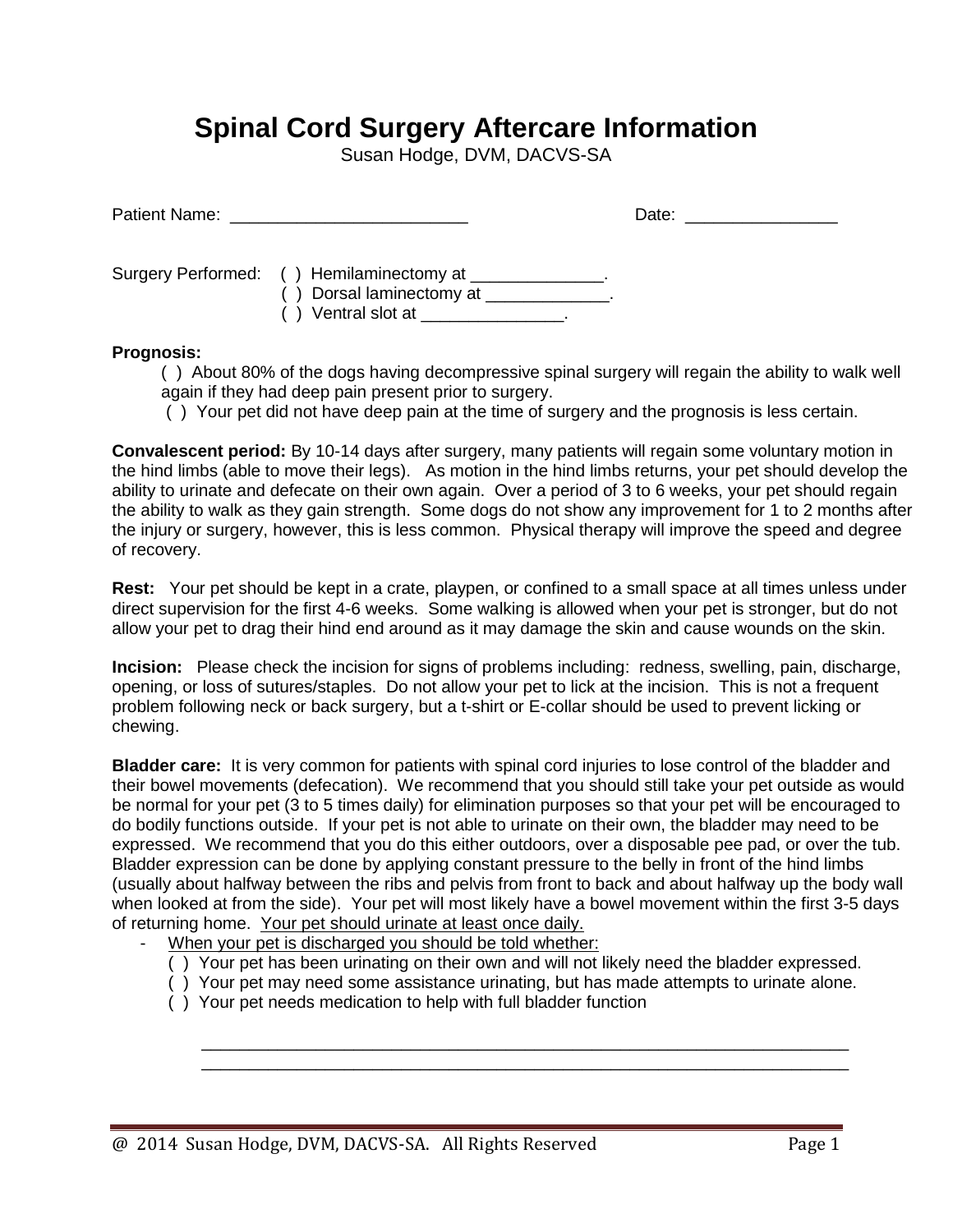**Physical Rehabilitation:** Physical therapy is recommended for optimal results.

( ) A recheck will be recommended in a certain number of days.

( ) Please call or ask if you are interested in more aggressive physical therapy sessions. Laser therapy and underwater treadmill therapy may be recommended.

 Passive physiotherapy: These exercises will keep the limbs from getting permanently stiff. Each exercise should be done 3-4 times daily for 10 minutes each time.

- Range of motion: Flex, and extend all of the joints of the hind limb including the ankle (hock), knee (stifle) and hip.
- Another important exercise is called abduction of the hip. This involves moving the leg away and toward the belly (almost like your pet is lifting the leg up to urinate).

Active physiotherapy: Complete this exercise 3-4 times daily for 5 minutes each time.

- Standing exercises: Elevate your pet's back end and place the hind limbs in a standing position with both paws on the floor (be sure the paws are positioned correctly with the bottoms or pads of the feet on the floor). Initially you will have to support your pet's back end, but with time your pet will be able to hold some weight and will be able to balance on their own. You will want to continue these exercises until your pet is standing on their own. Early on after surgery your pet will be weak, but with time they should be able to support weight for a longer period of time.
- Another form of physiotherapy is swimming. This can be done at home in the bathtub, but is best done at an available facility. This can be started about 7-10 days after surgery (at this time the incision will be sealed), and it is best is to use warm water for this activity. We would recommend swimming with support under the belly no more than 4 times daily for 10 minutes per time.

## **Medications**:

- ( ) **Fentanyl patch** (sizes available include 12, 25, 50, 75, & 100 ug patches): This is a clear plastic patch applied to your pet's skin for relief of discomfort or pain control. You will be instructed on when to remove the patch from your pet's skin (usually the date it should be removed will be noted). In most pets, the effects of this patch will work for about 3-5 days total (average of 4 days). It can be disposed of in two ways only, either place the patch in a plastic bag and return it to the office that dispensed it to you for disposal, or fold it in half, and flush it down the toilet. Do not allow pets or people to lick, eat or chew the patch because this may result in intoxication. The effects of the patch take 12-24 hours to either start to work or for the effects of the patch to wear off. Other medications can be used with the patch in place if needed and instructions on adjusting doses should be provided for you.
- ( ) **Anti-inflammatory medications:** Non-steroidal anti-inflammatory (NSAID's) include Rimadyl (Novox, Carprofen), Deramaxx, Metacam, Previcox, and others are available in either Brand name or generic forms: (tablet sizes or liquid concentrations vary depending on the product): The dose will be given in terms of the number of tablet(s), partial tablet, or volume of liquid (in mL) needed to be administered by mouth and the frequency will be noted for you (either every 12 or 24 hours) for 10-14 days as needed for pain control. These medications reduce inflammation, pain, and swelling. Do not give any other medications (particularly NOT Aspirin or steroids) with this medicine unless instructed by a veterinarian. Stop administering this medication if you notice any vomiting, diarrhea, loss of appetite, or black tarry stool. The time of the next dose that this medication is due will be noted on your discharge instructions (am/pm). Some doctors prefer that this medication is not started until your pet leaves the hospital and is eating more normally.
- ( ) **Steroids** Prednisone, Prednisolone, Dexamethasone, DepoMedrol, or other types are available: You will be instructed on the number of tablet(s) or partial tablet to be given and the frequency. This medication is usually administered on a gradually decreasing dose which is tapered over several days to prevent side effects from suddenly stopping this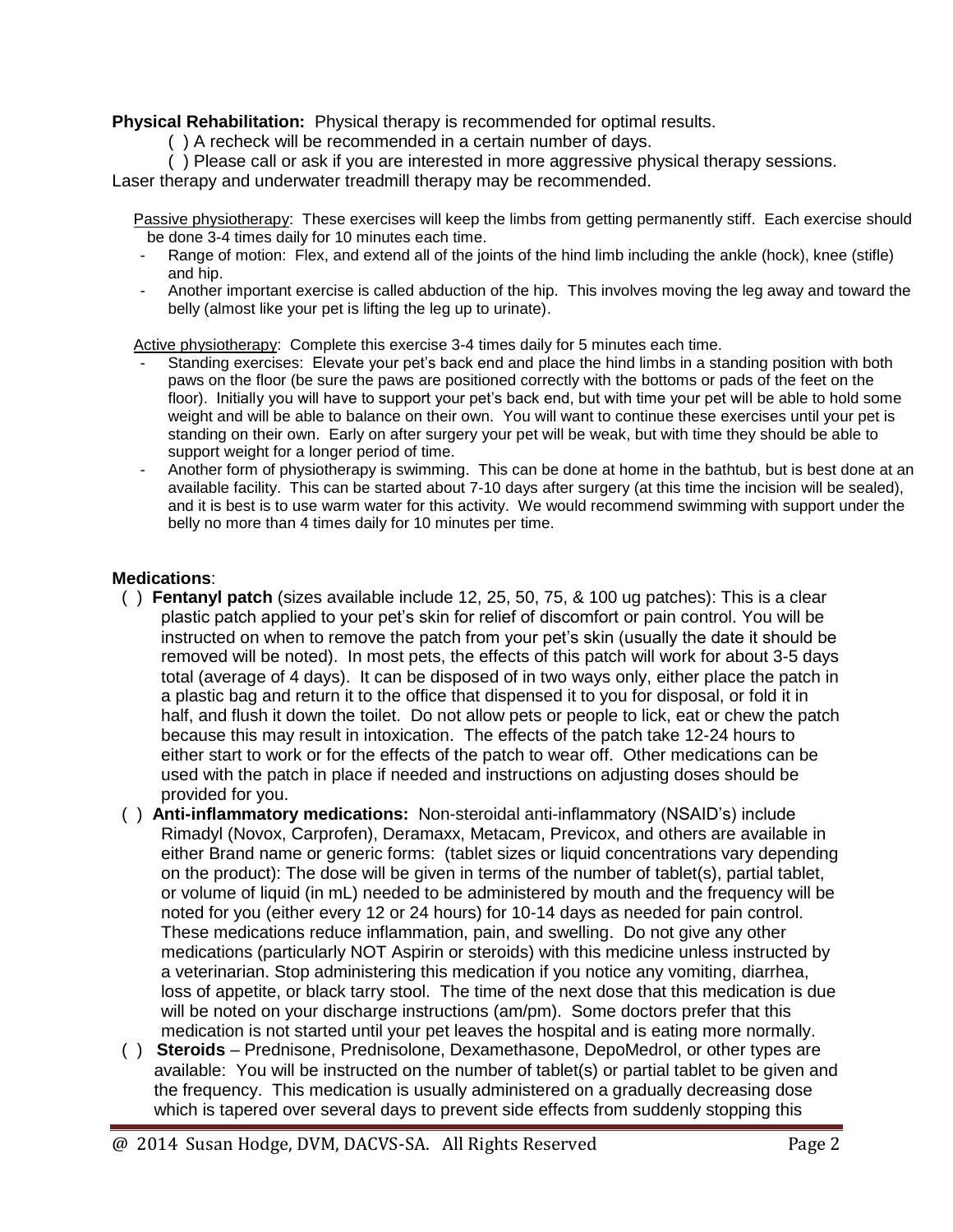medication. Steroids are used for reducing swelling in the spinal cord. Common side effects include an increase in drinking, increase in urinations, and an increase in appetite. Please continue to feed what is considered a normal amount of food to prevent weight gain during recovery. The time of the next dose that this medication is due will be noted on your discharge instructions (am/pm).

- ( ) Pain relieving medications**: Tramadol** 50 mg: The dose will be given in terms of the number of tablet(s) or partial tablet needed to be administered by mouth and the frequency will be noted for you (either every 8, or 12 hours) for 10-14 days as needed for pain control. This medication is an opioid and may cause sedation, mild constipation, or a decreased appetite. These side effects are related to the dose of the medication. Please call your doctor if you have concerns about any side effects. The time of the next dose that this medication is due will be noted on your discharge instructions (am/pm).
- ( ) **Muscle relaxant**: Methocarbamol or Valium (Diazepam) may be administered: The dose will be given in terms of the number of tablet(s) or partial tablet needed to be administered by mouth and the frequency will be noted for you (either every 8, or 12 hours) for 10-14 days as needed. This is a muscle relaxant which is used to help reduce muscle spasms following surgery. Side effects of this medication include sleepiness and sedation, please call if you have concerns. The time of the next dose that this medication is due will be noted on your discharge instructions (am/pm).
- ( ) **Other: Antibiotics** may be administered if needed, depending on the case. The dose will be given in terms of the number of tablet(s)/capsule(s) needed to be administered by mouth and the frequency will be noted for you (either every 12 or 24 hours) for the appropriate number of days. Antibiotics would be used to prevent infection or treat contamination noted at the time of surgery. Any antibiotic may cause nausea, vomiting, or diarrhea. Most side effects can be minimized by administering the medication with food. The time of the next dose that this medication is due will be noted on your discharge instructions (am/pm).

\_\_\_\_\_\_\_\_\_\_\_\_\_\_\_\_\_\_\_\_\_\_\_\_\_\_\_\_\_\_\_\_\_\_\_\_\_\_\_\_\_\_\_\_\_\_\_\_\_\_\_\_\_\_\_\_\_\_\_\_\_\_\_\_\_\_

\_\_\_\_\_\_\_\_\_\_\_\_\_\_\_\_\_\_\_\_\_\_\_\_\_\_\_\_\_\_\_\_\_\_\_\_\_\_\_\_\_\_\_\_\_\_\_\_\_\_\_\_\_\_\_\_\_\_\_\_\_\_\_\_\_\_\_\_\_\_\_\_ \_\_\_\_\_\_\_\_\_\_\_\_\_\_\_\_\_\_\_\_\_\_\_\_\_\_\_\_\_\_\_\_\_\_\_\_\_\_\_\_\_\_\_\_\_\_\_\_\_\_\_\_\_\_\_\_\_\_\_\_\_\_\_\_\_\_\_\_\_\_\_\_

( ) Other: Other medications may be added as deemed necessary.

Nausea is common following General Anesthesia, in case of nausea:

- FOOD AND WATER: Large intakes of food and water following a hospital visit are common due to the excitement of returning home. This type of vomiting can often be eliminated by not allowing access to food or water for 2 hours after returning home.
	- $\circ$  A bland/special diet may recommended, the length of time will depend on the type of surgery that has been performed. For orthopedic or neurologic surgery the bland diet may only be needed for a few days, following intestinal surgery, the special diet may be needed for up to a couple of weeks.
	- $\circ$  Following any nausea or intestinal surgery, food and water is recommended in small amounts every 4-6 hours for a few days, then the volume can be increased and the frequency of meal feedings can be decreased to what is more normal.

A bland diet such as Eukanuba Low Residue, Hill's I/D, or Royal Canine Intestinal diets can be purchase or a home-made diet can be made with a 50:50 mixture of a cooked protein source such as hamburger, turkey, chicken, or cottage cheese (all fat removed) combined with a carbohydrate source such as rice, pasta, or mashed potato. We recommend gradually mixing the regular diet into this bland diet during the first week home.